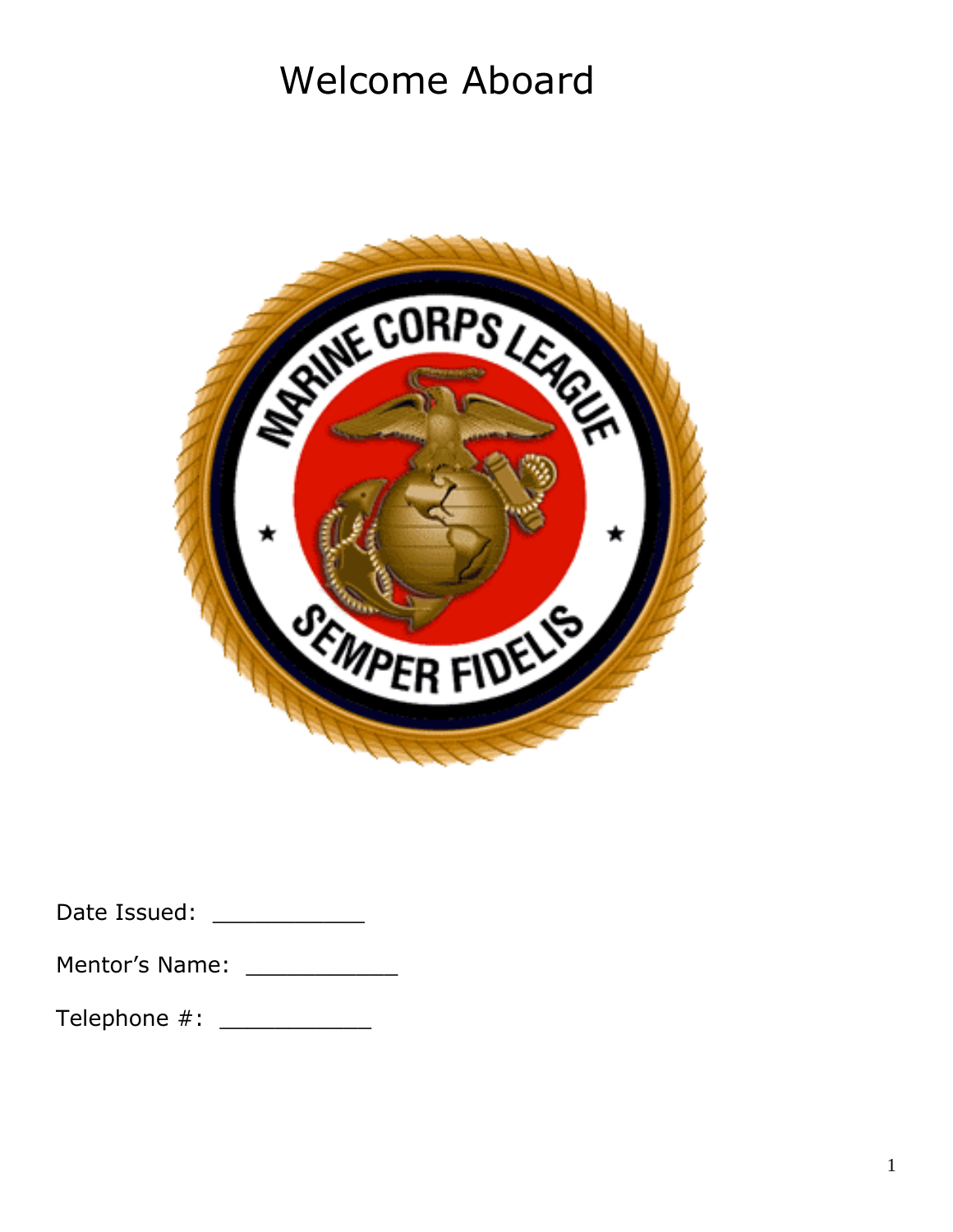Welcome to the Marine Corps League, Eastex Detachment #779**.** You have just joined a fellowship of camaraderie and brotherhood that is unlike no other. The Detachment is proud to have you and remember that it's the combined effort of each regular and associate member to continue the tradition and success our Detachment has had to the community and families we served.



Without the member there is no detachment. The Detachment supports the community, active duty, reserve, honorably discharged and their families. This is only possible when our members volunteer. The more the detachment grows, the better we can serve the community.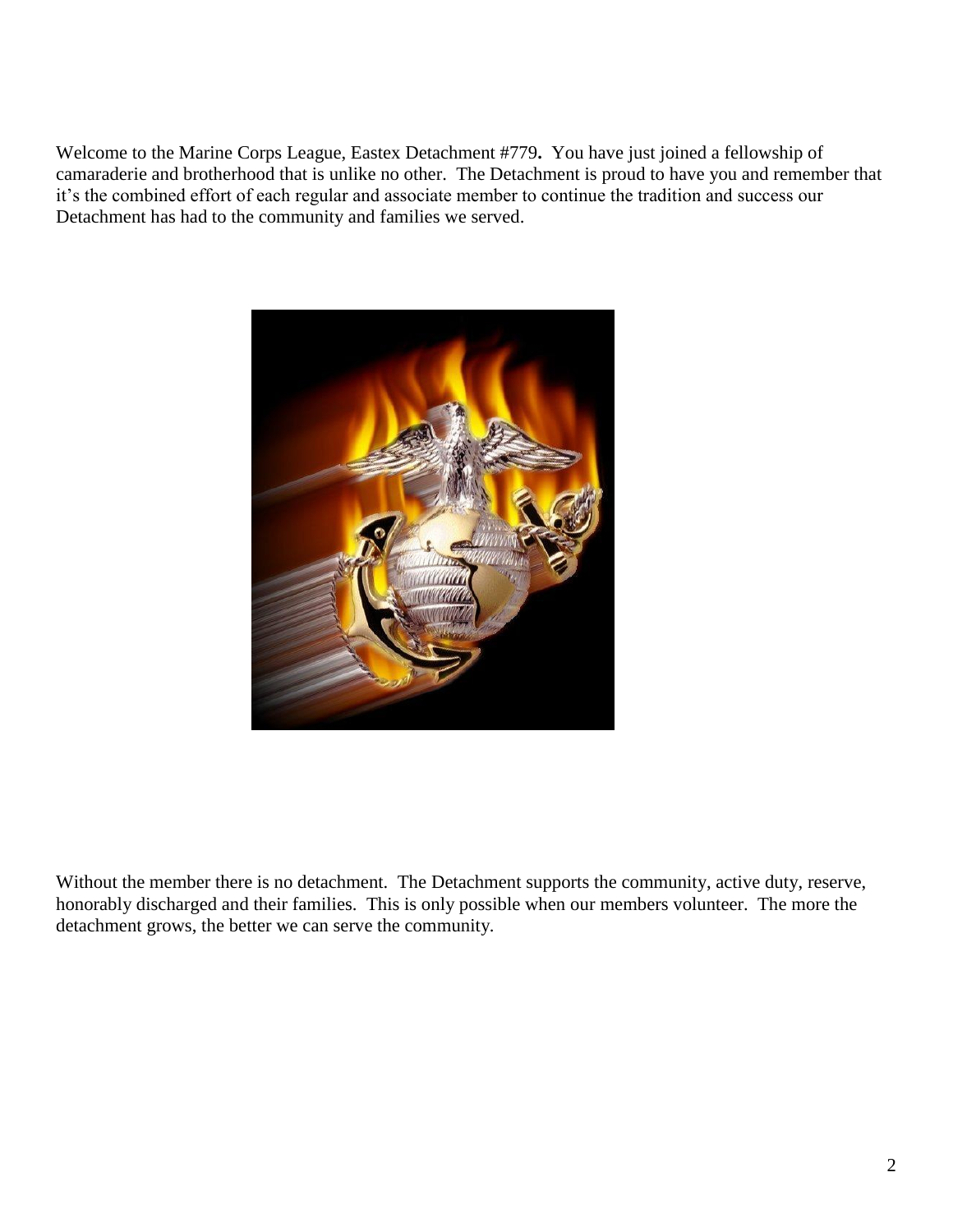# **About the Marine Corps League**

#### **Mission Statement**

Members of the Marine Corps League joint together in camaraderie and fellowship for the purpose of preserving the traditions and promoting the interests of the United States Marine Corps, banding together those who are now serving in the United States Marine Corps and those who have been honorably discharged from that service that they may effectively promote the ideals of American freedom and democracy, voluntarily aiding and rendering assistance to all Marines and former Marines and to the widows and orphans; and to perpetuate the history of the United States Marine Corps and by fitting acts to observe the anniversaries of historical occasions of particular interest to Marines.

# **History**

The Marine Corps League perpetuates the traditions and spirit of ALL Marines and Navy FMF Corpsmen, who



proudly wear or who have worn the eagle, globe and anchor of the Corps. It takes great pride in crediting its founding in 1923 to World War I hero, then Major General Commandant John A. Lejeune. It takes equal pride in its Federal Chapter, approved by An Act of the Seventy-Fifth Congress of the United States of America, signed and approved by President Franklin D. Roosevelt on August 4, 1937. The League is the only Federally Chartered Marine Corps related veterans organization in the country. Since its earliest days, the Marine Corps League has enjoyed the support and encouragement of the active duty and Reserve establishments of the United States Marine Corps. Today, the League boasts a membership of nearly 76,000 men and women, officer and enlisted, active duty, Reserve Marines, honorably discharged Marine Veterans and qualified Navy FMF

Corpsmen and is one of the few Veterans Organizations that experiences increases in its membership each year.

The Marine Corps League is headed by an elected National Commandant, with 14 elected National Staff Officers who serve as trustees. The National Board of Trustees coordinates the efforts of 48 department, or state, entities and the activities of over 900 community based detachments located throughout the United States and overseas. The day-to-day operations of the League are under the control of the National Executive Director with the responsibility for the management and directions of all programs, activities, and affairs of the Marine Corps League as well as supervising the National headquarters staff.

The prime authority of the League is derived from its Congressional charter and from its annual National Convention held each August in different major U.S. cities throughout the nation. It is a not for profit organization within the provisions of the Internal Revenue Service Code  $501(c)$  (4), with a special group exemption letter which allows for contributions to the Marine Corps League, its Auxiliary and subsidiary units, to be tax deductible by the donor.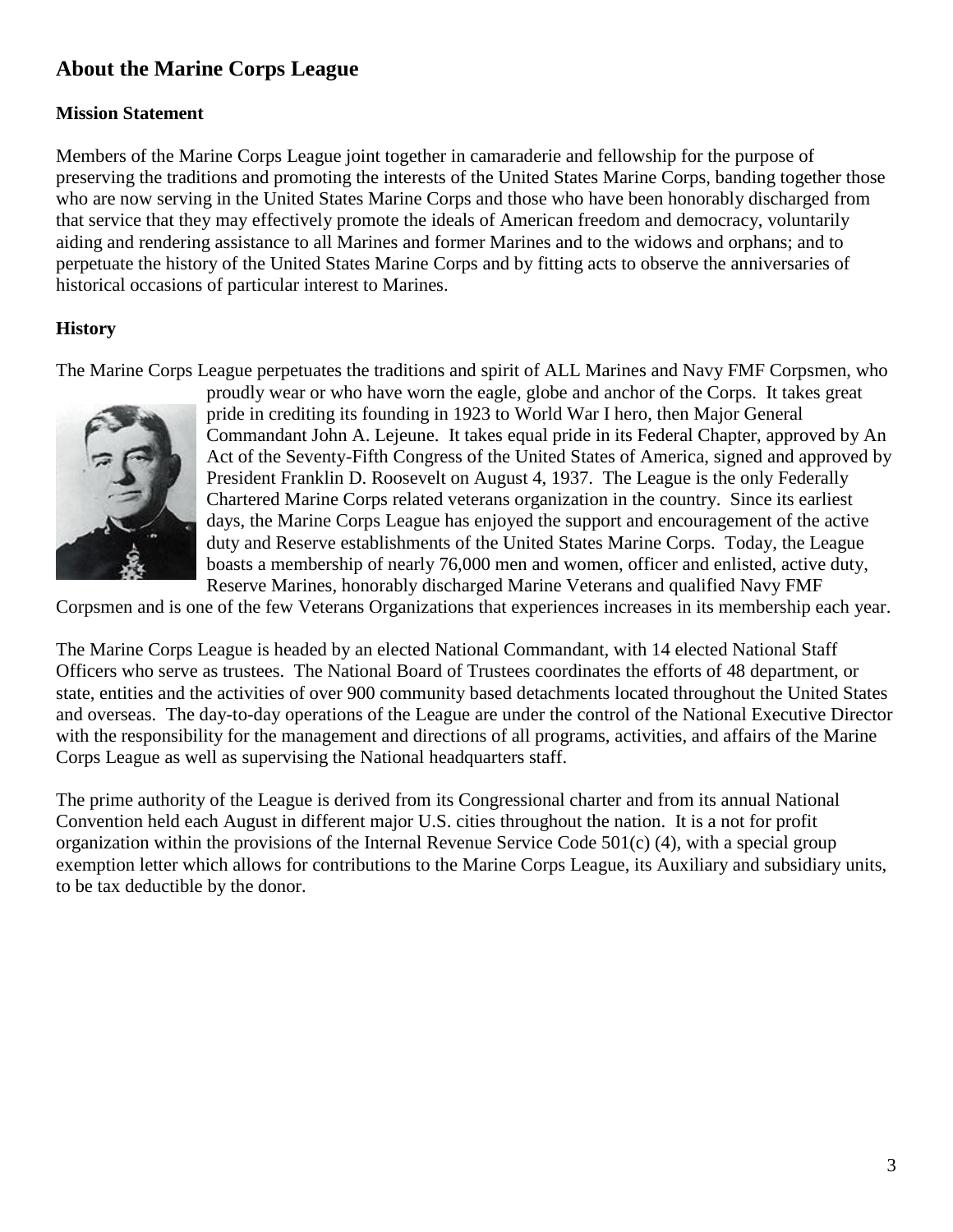# **Programs of the Marine Corps League**

## MARINES HELPING MARINES – WOUNDED MARINES PROGRAM

The program was created to support injured Marine Corps personnel located at the National Naval Medical Center in Bethesda, Maryland, Walter Reed Army Medical Center in Washington, DC, Brooke Army hospital in San Antonio, as well as the Naval Hospitals at Balboa, Camp Pendleton and elsewhere. The scope of support encompasses; financial, visits from Marine Corps League members, offsite day trips to include family outings, dinners, short trips in support of the individual Marines' needs and professional spotting events as tickets and opportunities present themselves.

#### YOUNG MARINES OF THE MARINE CORPS LEAGUE

A youth program emphasizing honesty, courage, respect, industry, loyalty, dependability, and a sense of devotion to God, country, community and family. The Young Marines program receives funding from Congress and the United States Marine Corps primarily because of their drug interdiction focus on drug education and prevention.

#### U.S. MARINES YOUTH PHYSICAL FITNESS PROGRAM

The League developed and administers a program that provides a physical fitness regimen that promotes a healthy, drug-free lifestyle for elementary and high school students.

## BOY SCOUTS OF AMERICA

The Marine Corps League has long regarded the program of the Boy Scouts of America as in support of the Preamble of the Constitution of the League. The League supports the Boy Scouts of America as they promote traditional family values to America's youth. The Marine Corps League participates in Scouting through assistance with units, districts, and councils, in community projects, merit badge programs, and special recognition of Eagle Scouts.

#### SCHOLARSHIP PROGRAM

Members of the Marine Corps League fund scholarships through donations from individual members and subordinate units of the Marine Corps League and Auxiliary. Children and former Marines are eligible for academic scholarships for attendance at accredited colleges and universities.

#### LEGISLATIVE PROGRAM

The Marine Corps League is a member of The Military Coalition and participates in National and State legislative issues that affect military readiness, benefits and entitlements of active duty personnel as well as Veterans Benefits programs effecting former and retired Marines.

#### VETERAN SERVICE OFFICER PROGRAM

The National Headquarters retains a full-time staff member who assists veterans in adjudicating claims against the government as a result of active duty service. Claims are processed through the Department of Veterans Affairs or other appropriate agencies of the federal government.

#### VETERANS AFFAIRS VOLUNTARY SERVICE PROGRAM (VAVS)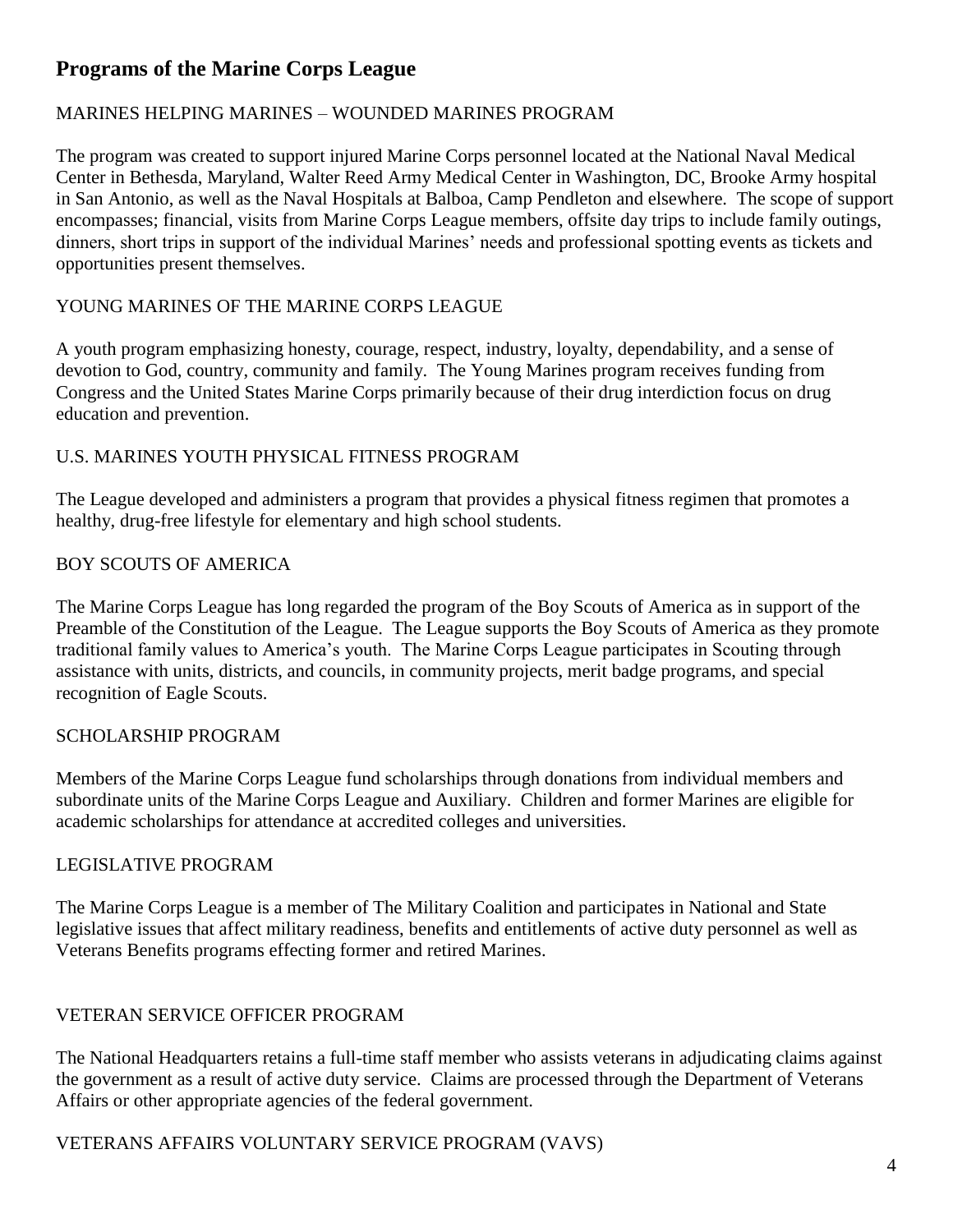Marine Corps League members contribute thousands of man-hours each year supplementing staffs at VA Hospitals and facilities in providing morale, comfort and assistance to institutionalized veterans.

# MARINE CORPS LEAGUE AUXILIARY

The Marine Corps League Auxiliary was chartered on September 4, 1937 as a subsidiary organization of the Marine Corps League. On August 25, 150, the Auxiliary was incorporated under the laws of the District of Columbia as an affiliate of the Marine Corps League. The Auxiliary was formed for the purposes of promoting the interests of the U.S. Marine Corps League, the Marine Corps League and to protect and advance the welfare of Marines and their dependents. Auxiliary members participate in a wide variety of programs that benefit and preserve the fundamental rights and freedoms of every person of this Nation, young and old.

#### MILITARY ORDER OF DEVIL DOGS

The fun and honor society of the Marine Corps League.

#### TOYS-FOR-TOTS

Marine Corps League Detachments in nearly every community take part annually in the United States Marine Corps Reserve Toys-For-Tots campaign to raise funds and collect and distribute toys to needy children. In communities where there is an existing Marine Corps Reserve Unit, the league works hand in hand supporting their campaign. In other communities, the Marine Corps League takes the lead, ensuring a successful campaign.

#### MARINE-4-LIFE/INJURED MARINE SUPPORT PROGRAM

The League works very closely with the Marine Corps' M-4-L program, providing mentors nationwide. In areas of the country where there is no Marine Corps "point of contact", the League works directly with M-4-L. Headquarters to provide services to transitioning Marines.

#### ANNUAL CONVENTIONS

Members find the State and National Conventions of the League ideal vacation venues for themselves and family members. Held in a different city each year, many families attend year after year and particularly enjoy the many planned activities and tours related to these get-togethers.

The Marine Corps League is a charter member of The Military Coalition, The National Marine Corps Council, AdHoc Committee, Navy and Marine Corps Council, the National Veterans Day Committee, and is represented on countless committees and programs serving the military and veteran's community.

The League participates in patriotic functions such as the National Memorial Day Parade and the National 4<sup>th</sup> of July Parade in Washington as well as countless statewide and community parades around the country. We provide representation to the U.S. Congress in legislative matters affecting the United States Marine Corps, national security and veteran's benefits through our National Legislative Committee. Most importantly, Marine Corps League Detachments are actively involved in community-based programs throughout the country.

To learn more about the League, visit the following websites: National at [www.mcleague.com](http://www.mcleague.com/) Eastex Detachment at [www.mcleastex.com](http://www.mcleastex.com/)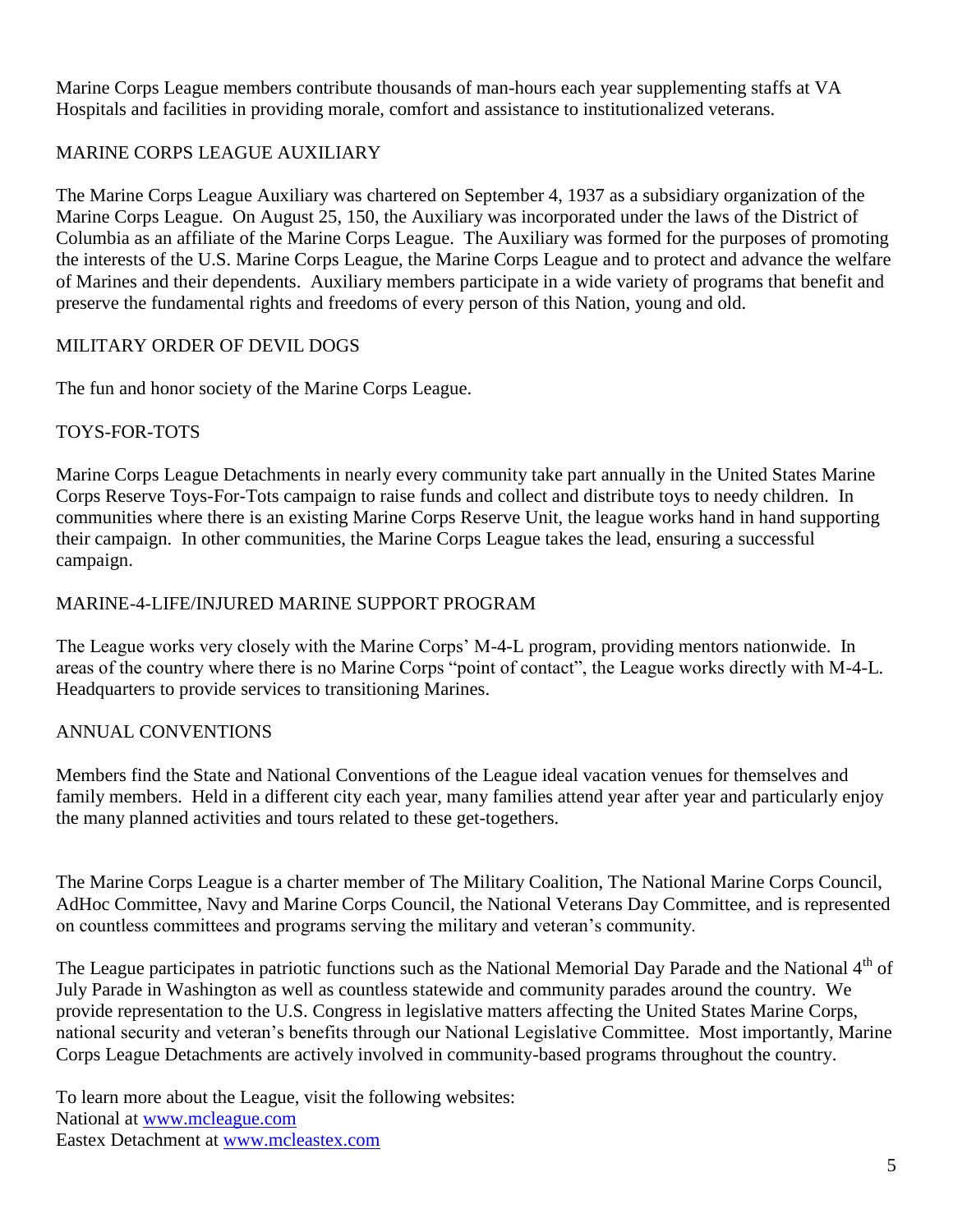

Three things you are encouraged to do: Attend monthly detachment meetings. Volunteer. Recruit new members.

# **Offices of the Marine Corps League**

There is no rank or status within the League and the elected offices are representatives for the detachment to the community. The 3 levels of the League are National, State Department and local Detachment level. All the major offices are the same at each level with exceptions for additional positions at each level. The below offices are the minimum required and represent the board of trustees for the detachment. **All positions within the League are made up of volunteers who serve for the pleasures of the members and are elected by the members and are open to regular members. There are also many volunteer positions for associate members. Volunteering is highly encouraged and even the smallest participation is greatly appreciated.** 

#### **Officer Titles**

Commandant Sr. Vice Commandant Jr. Vice Commandant Judge Advocate Jr. Past Commandant Adjutant Paymaster Sergeant-At-Arms Chaplin

# **Officer and Staff Duties**

Below is a synopsis of responsibilities of the Officers and Staff as they pertain to a detachment. Some office descriptions may vary slightly from other detachments. These descriptions are for general information and are not intended to be all inclusive of the responsibilities for a given office.

#### **Commandant – Elected, Member of the Board of Trustees**

The Commandant is the Chief Executive Officer of the detachment Board of Trustees, primary contact for the community and is responsible for the activities and financial standing of the detachment. He/she presides at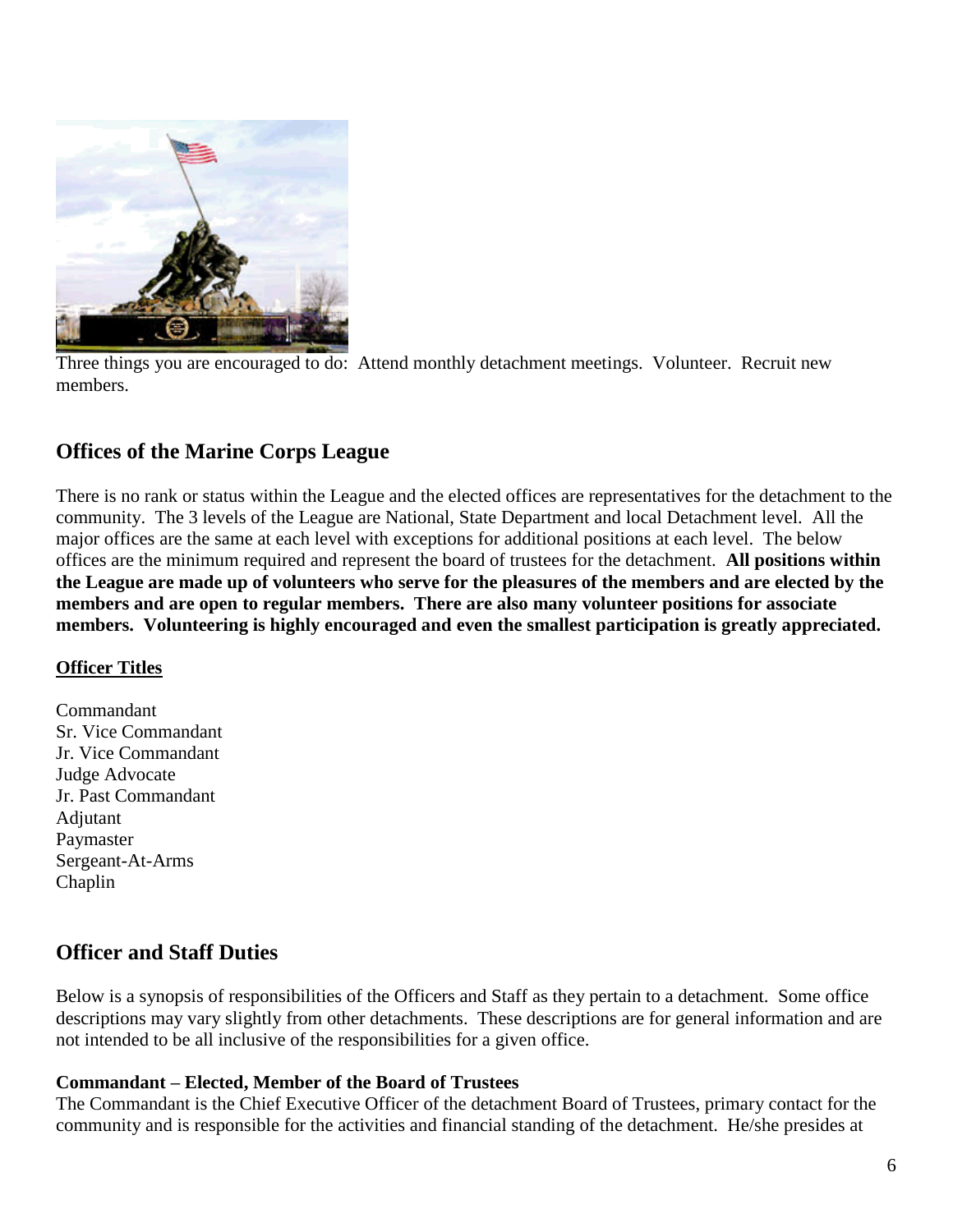meetings, represents the detachment at functions, formulates and develops programs to improve detachment operations and achieving goals, appoints staff officers and committees.

## **Sr. Vice Commandant – Elected, Member of the Board of Trustees**

He/she gives assistance and support to the Commandant, is second in command of the detachment, presides in absence of Commandant at meetings or events and prepares for succession to the Commandant's office. The SVC chairs committees as requested by the Commandant, performs special tasks as requested by the Commandant and assists in two-way communications between members and officers.

#### **Jr. Vice Commandant – Elected, Member of the Board of Trustees**

The JVC is usually primarily responsible for recruiting and retention of members should be familiar with the operations and projects of the detachment, be a spokesman to the board of Trustees on what members are looking for from the organization. He/she promotes special events aimed at enhancing membership, maintains contact with other veteran's organizations and generate interest in the Marine Corps League.

## **Judge Advocate – Elected, Member of the Board of Trustees**

The JA provides legal counsel and opinions on the by-lays, policies, corporate regulations and parliamentary procedure for the detachment. He/she must see that the policies, voted issues and procedures are in conformance with the by-laws and policies of the detachment, department, and national levels. The JA participates in the writing or modification of the by-laws and renders opinions based on the policies, by-laws or precedents of the detachment. The Commandant may direct the JA to perform periodic reviews of procedures and finances to assure compliance with detachment policies and procedures.

## **Jr. Past Commandant – Appointed, Staff**

The JPC assists in providing continuity from one administration of officers to the next. His/her experience should be utilized for the purposes of educating and assisting officers.

# **Adjutant – Elected or Appointed, Staff**

The Adjutant is the recording secretary for detachment meetings and affairs and is responsible for official notification to members. He/she must keep accurate minutes of meetings, prepare and transcribe minutes for permanent record of the detachment and assure that resolutions are maintained as corporate records. The Adjutant is responsible for the official correspondence, bulletins and other written communications of the detachment. He/she prepares and submits the "Installation of Officers Report", may assist in the completion of the "Membership Transmittal" forms, prepares a variety of other forms that go to department and national levels, and signs certificates of awards. The Adjutant is typically chairman of the Awards Committee.

# **Paymaster – Elected or Appointed, Staff**

The Paymaster acts as corporate controller of the detachment funds and is responsible for the accounting of revenues and expenditures. He/she must keep accurate fiscal records, responsible for banking and financial accounts, signer on fiscal and banking documents, makes fiscal and financial reports at meetings, receives dues and forwards transmittals to department and national levels, and handles tax and licensing functions of the detachment.

#### **Sergeant-At-Arms – Elected or Appointed, Staff**

The SA is responsible for the physical set up and cleans up of the meeting facilities, maintains order at the business meetings, participates in the presentation and honoring of the Colors at meetings and ceremonies, and greet and introduce members, guests and program participants. He/she must determine the qualifications for members to attend meetings and excuse those who are not qualified.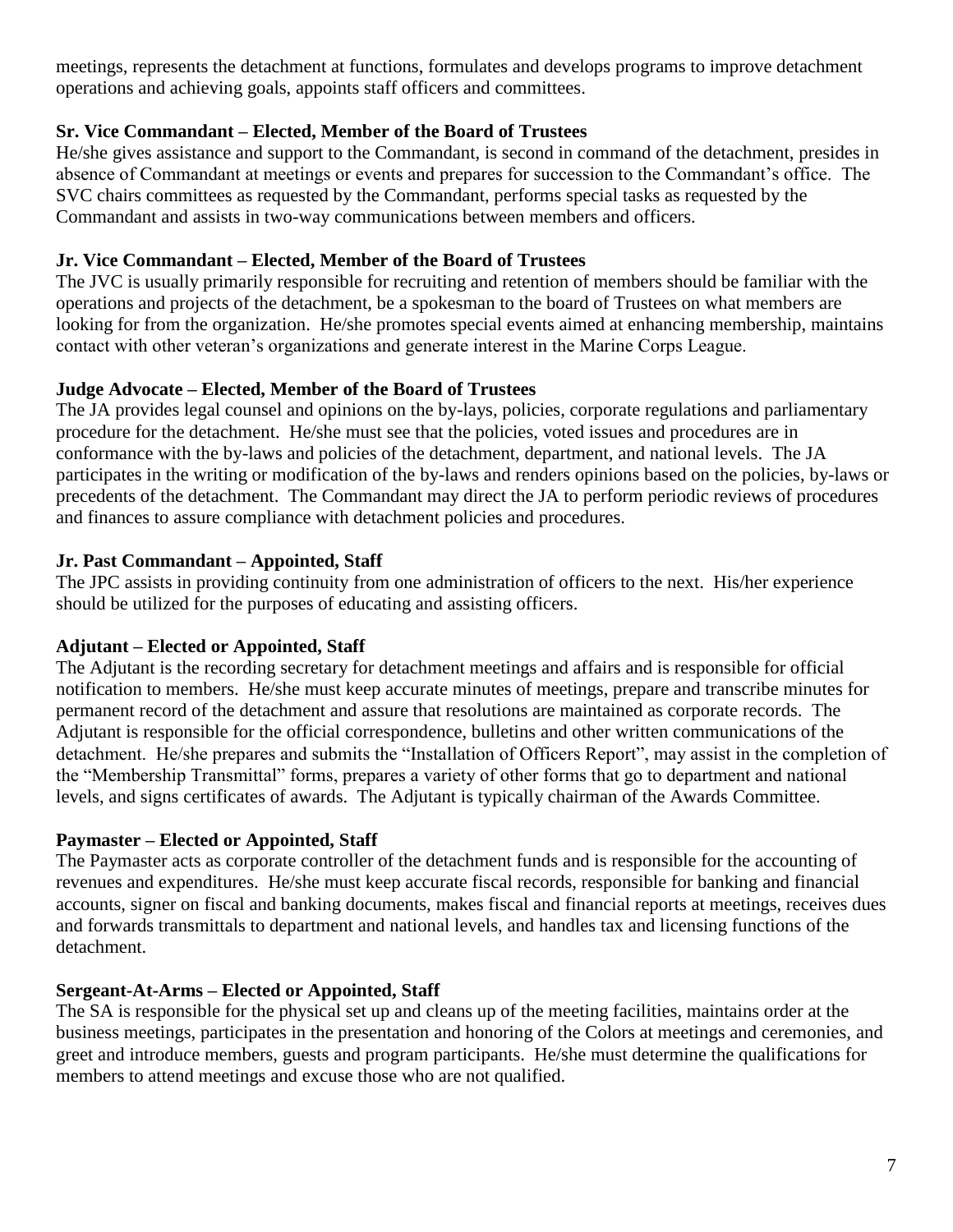## **Chaplain – Elected or Appointed, Staff**

The Chaplain tends to the needs of members and members families during periods of distress, illness and/or death. The Chaplain is called on to offer invocations and prayer at meetings and ceremonies. He/she may participate in funeral arrangements and publicize needs of the sick. The Chaplain prepares notification to department and national levels regarding deceased members of the detachment.

#### **Historian – Appointed, Projects Officer**

The Historian is primarily responsible for the historical records of the detachment. He/she may solicit photography, biographical sketches and other items of value that tell the detachment's history.

#### **Newsletter Editor – Appointed, Projects Officer**

The Newsletter Editor is to prepare the newsletter on a monthly basis about what is going on in the detachment. The Editor should solicit articles from officers and members and include the calendar of events for the detachment.

#### **Color Guard Commander – Appointed, Projects Officer**

The CGC is responsible to select and train members of the Color Guard. He/she is to plan and coordinate events with parade committees, veteran's organizations and other community groups.

#### **Veterans Administration Volunteer Services (VAVS)/Veterans Service – Appointed, Projects Officer**

The VAVS coordinator's primary goal is to spend time at the VA Hospitals on visitation, planning and coordinating events, and soliciting donations of funds needed by occupants of the Hospital. He/she should provide direction to various veteran assistance programs.

# **Conduct of the Board**

As duly elected Officers of the Detachment, your Board members have a **FIDUCIARY** responsibility to always remember:

- We serve our Members, Associates and guests before all others!  $\bullet$
- Each of us gathered here from the past and into the future are VOLUNTEERS.  $\bullet$
- Each of us gathered are Marines, Corpsman or the family member of a marine or Corpsman.
- Our families come first and then our business to support our families is second.
- Volunteers by nature will participate in events, programs and assist the League as they feel they can simply stated, we need to have members who enjoy participating in the events they want to support.
- The purpose of our Detachment is, as defined by our Founder, General John A Lejeune to: "promote the  $\bullet$ interests and preserve the traditions of the United States Marine Corps, assist fellow Marines, their widows and orphans and participate in various patriotic ceremonies."
- Our mission is: "to joint together in camaraderie and fellowship for the purpose of preserving the  $\bullet$ traditions and promoting the interests of the United States Marine Corps and those who have been honorably discharged from that service; voluntarily aiding and rendering assistance to all Marines and former Marines and to their widows and orphans, and by perpetuating the history of the United States Marine Corps through fitting acts to observe the anniversaries of historical occasions of particular interest to Marines."
- Have some fun while we enjoy being with Marines!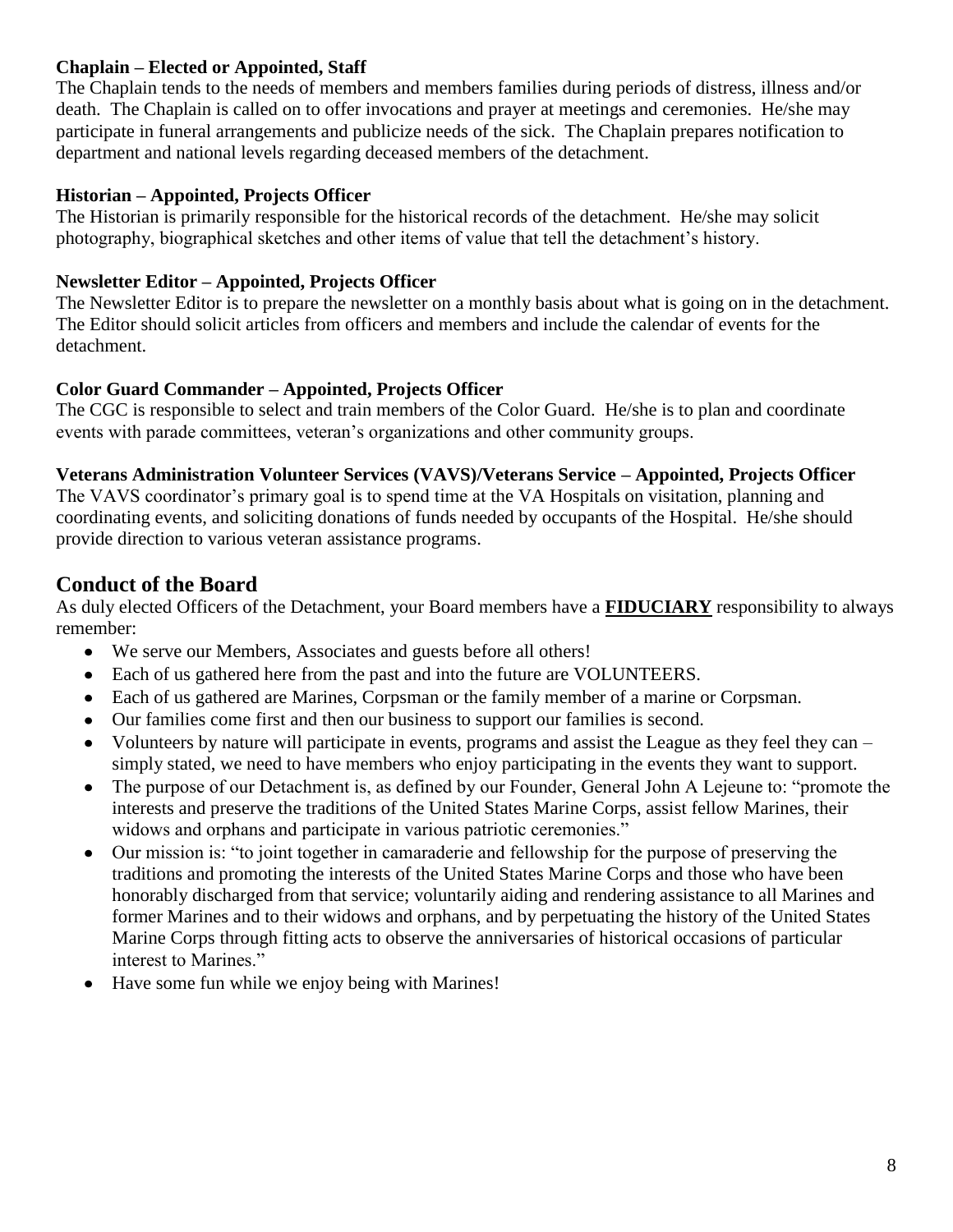# **Marine Corps League Uniform**

*This section is very basic so please refer to the national uniform manual for detailed information.* The red Marine Corps League cover is the minimum uniform item worn by members to be considered "in uniform". Although you will see many of the members wearing only the red cover to meetings, it is highly encouraged to wear the full uniform. Women wear the exact same uniform as the men with the exception they can wear trousers or skirts.



Undress Short and Long Sleeve Shirt Formal Dress Dress Blues and Black Trousers





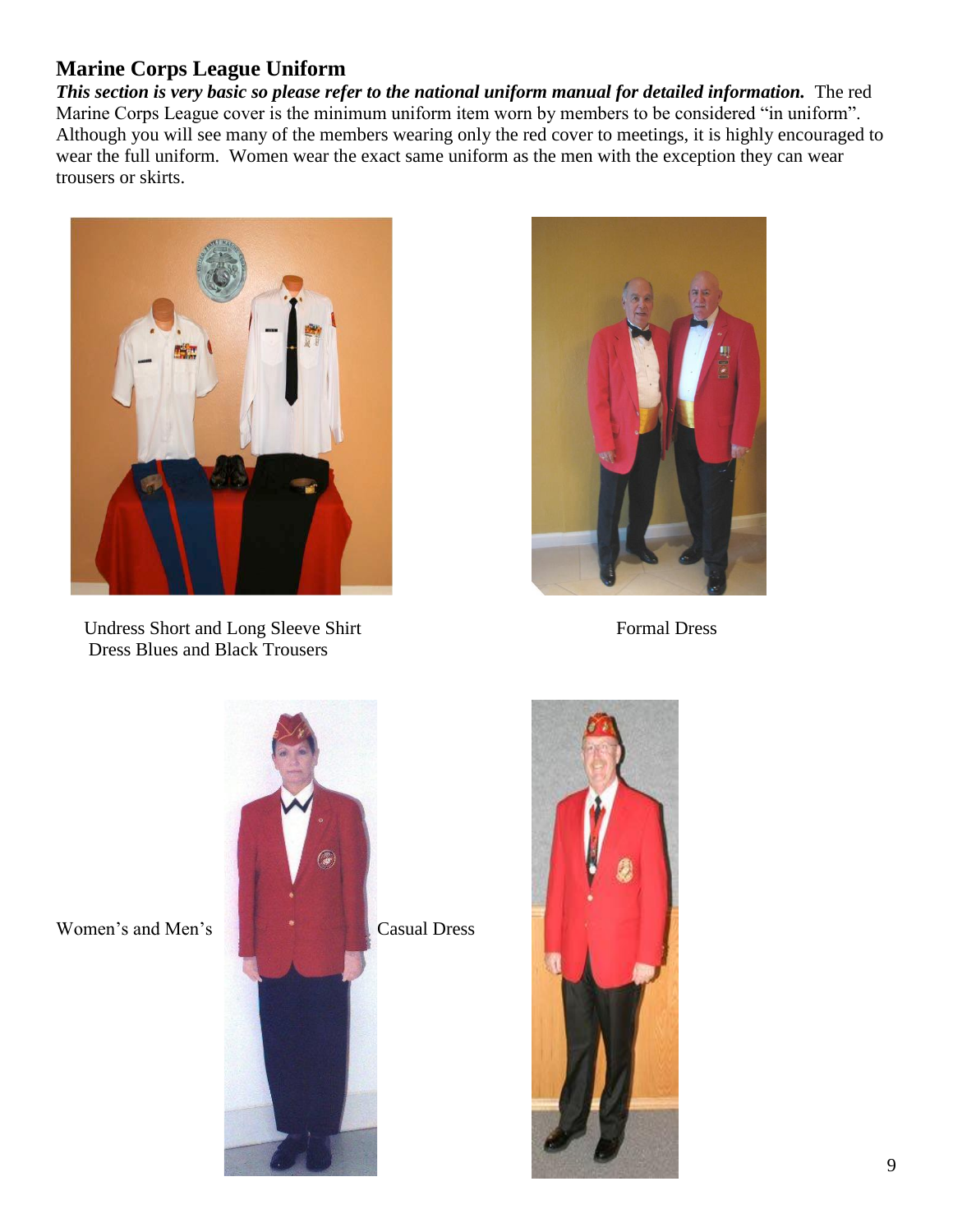



MCL emblem for Associate Member

**Right Side:** Detachment Number, Office Title, Life Member strips are only items to be put on cover, MODD members are authorized to wear patch.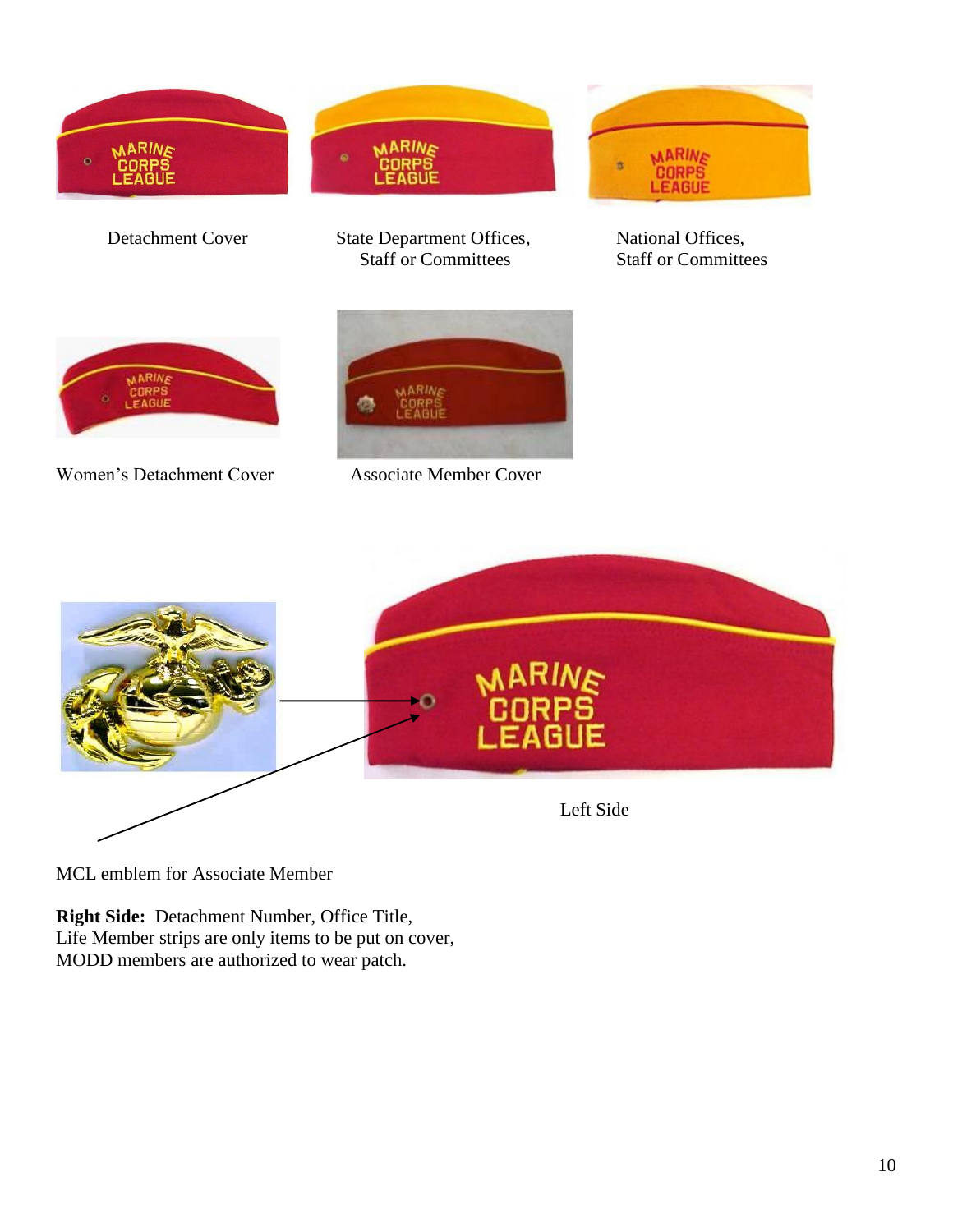

Associate Member Regular Member collar insignia collar insignia



American Flag or MODD patch 1½" down from shoulder seam.



Black leather belt with Marine Corps buckle. Associate members wear regular gold buckle with no emblem. Black trousers – Regular &



 $\frac{1}{2}$ " inside the collar tip. Sunburst emblems facing inboard and wings parallel to deck.





MODD Collar  $\overline{\phantom{a}}$  MCL patch or Associate patch 1  $\frac{1}{2}$ down from shoulder of seam.

> DOD Military Ribbons & Badges or MCL ribbons. **You cannot mix both.**

> Associate members can wear. Dress Blue trousers – Regular members wear blood stripe and **Associate members DO NOT** wear blood stripe.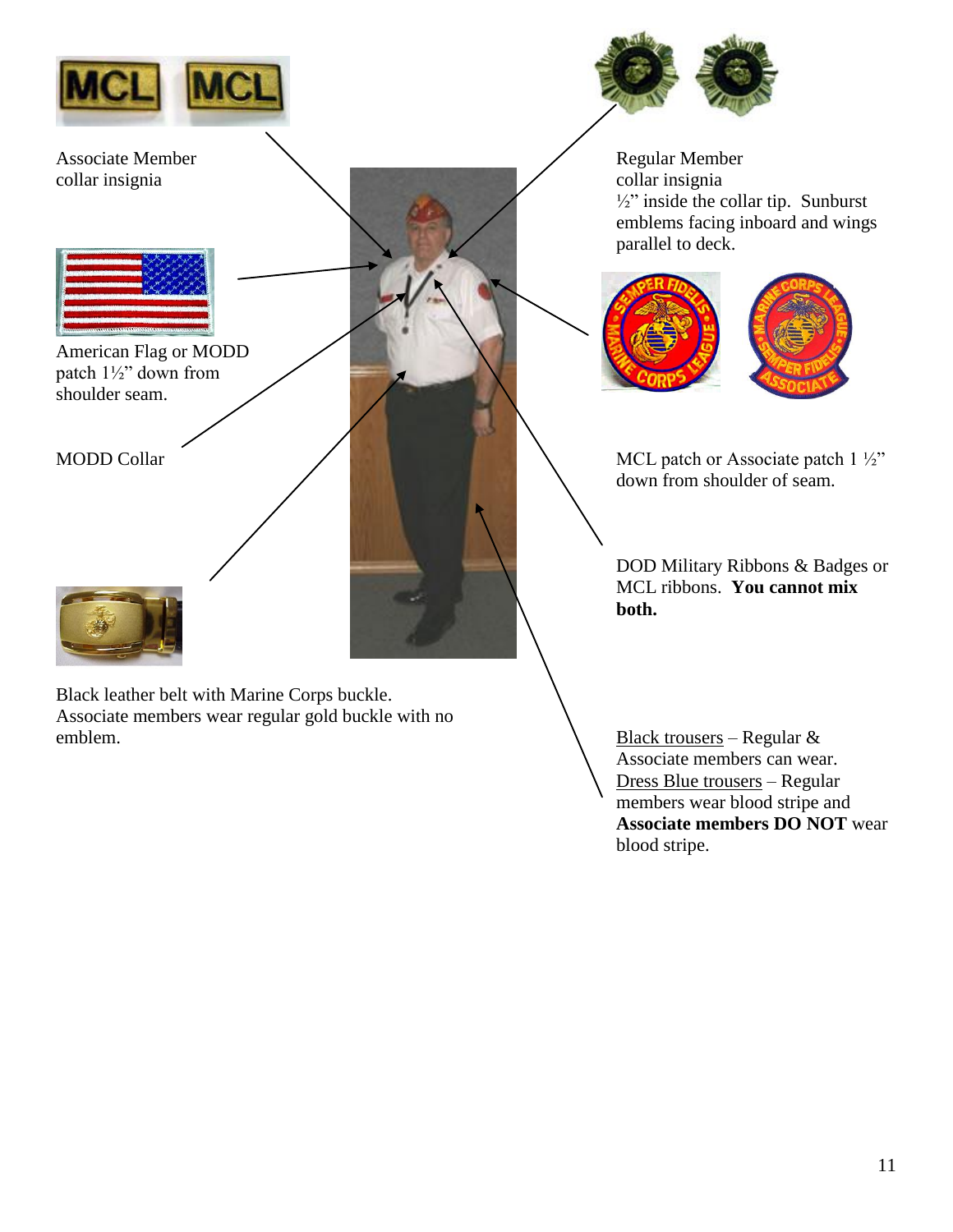Casual Dress – White formal shirt with standard collar. Black tie, tie clasp or Marine Corps tie clasp. Formal Dress – Tuxedo shirt with bow tie. Gold



**Please go to [www.mcleastex.com](http://www.mcleastex.com/) and check Marine Corps League Ribbon Chart for correct order and placement of ribbons.**

**\*\*\*\* Special Note \*\*\*\***

**Refer to National Bylaws and Administrative Procedures for Placement of patches on uniform and covers as the graphics in this handout are not to scale.**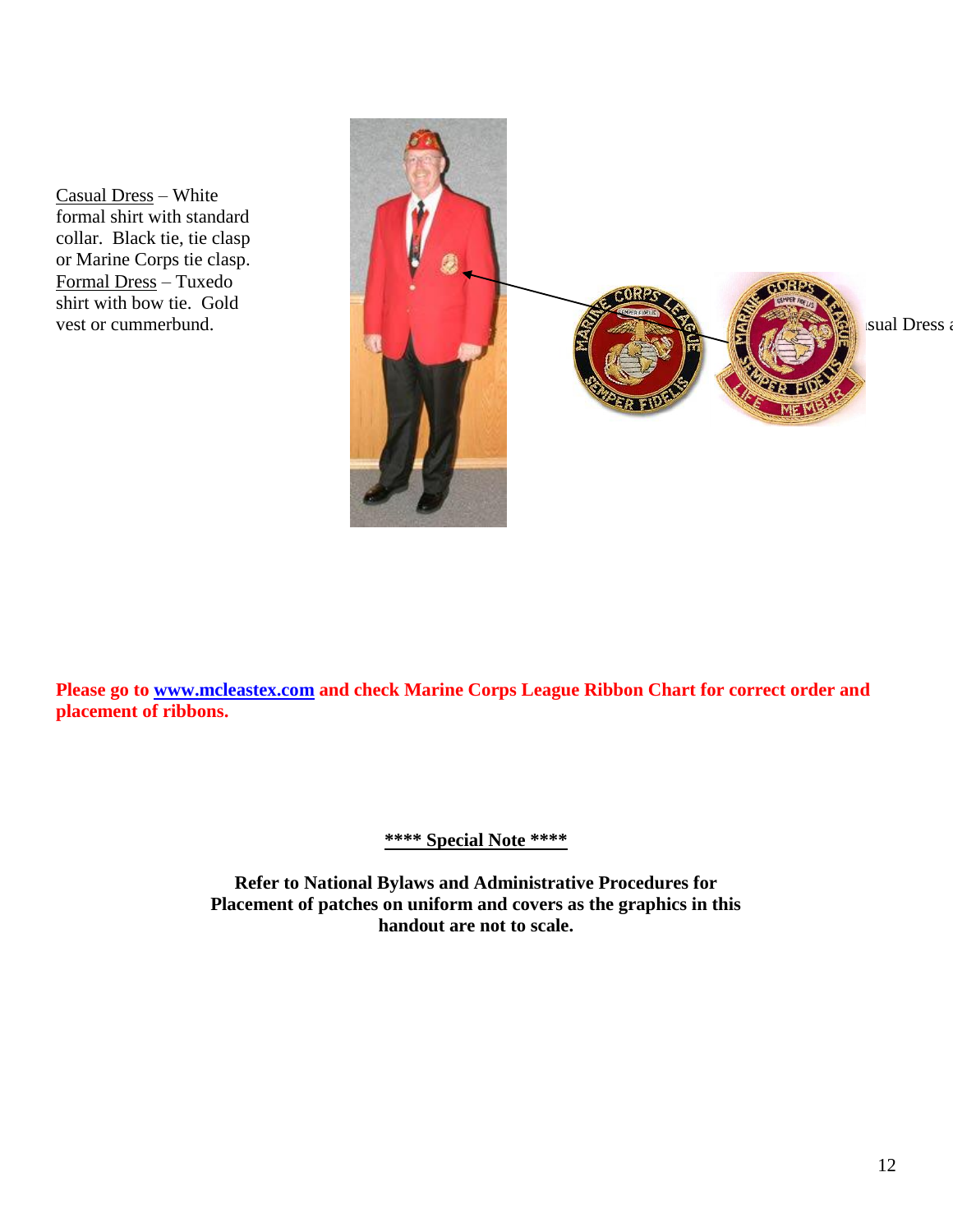# **The Marine's Hymn**

From the halls of Montezuma, to the shores of Tripoli, We fight our country's battles in the air, on land and sea. First to fight for right and freedom, and to keep our honor clean; We are proud to claim the title of United States Marine.

Our Flag's unfurled to every breeze from dawn to setting sun. We have fought in every clime and place, where we could take a gun. In the snow of far off northern lands and in sunny tropic scenes, You will find us always on the job, the United States Marine.

Here's health to you and to our Corps, which we are proud to serve. In many a strife we've fought for life and never lost our nerve. If the Army and the Navy every look on heaven's scenes, they will find the streets are guarded by United States Marines.



#### **Once A Marine Always A Marine**

Long after the uniform has been laid aside, the last order has been given, the final salute returned, the last handshake shared, and the occasional tear brushed away by a determined hand.

Long after that, it still runs in your veins, lives on in your mid, and dominates your will.

Long after that you feel the call, the esprit that can only be shared among brothers. Among individuals bonded together by the truest of ideals. "Once a Marine always a Marine."